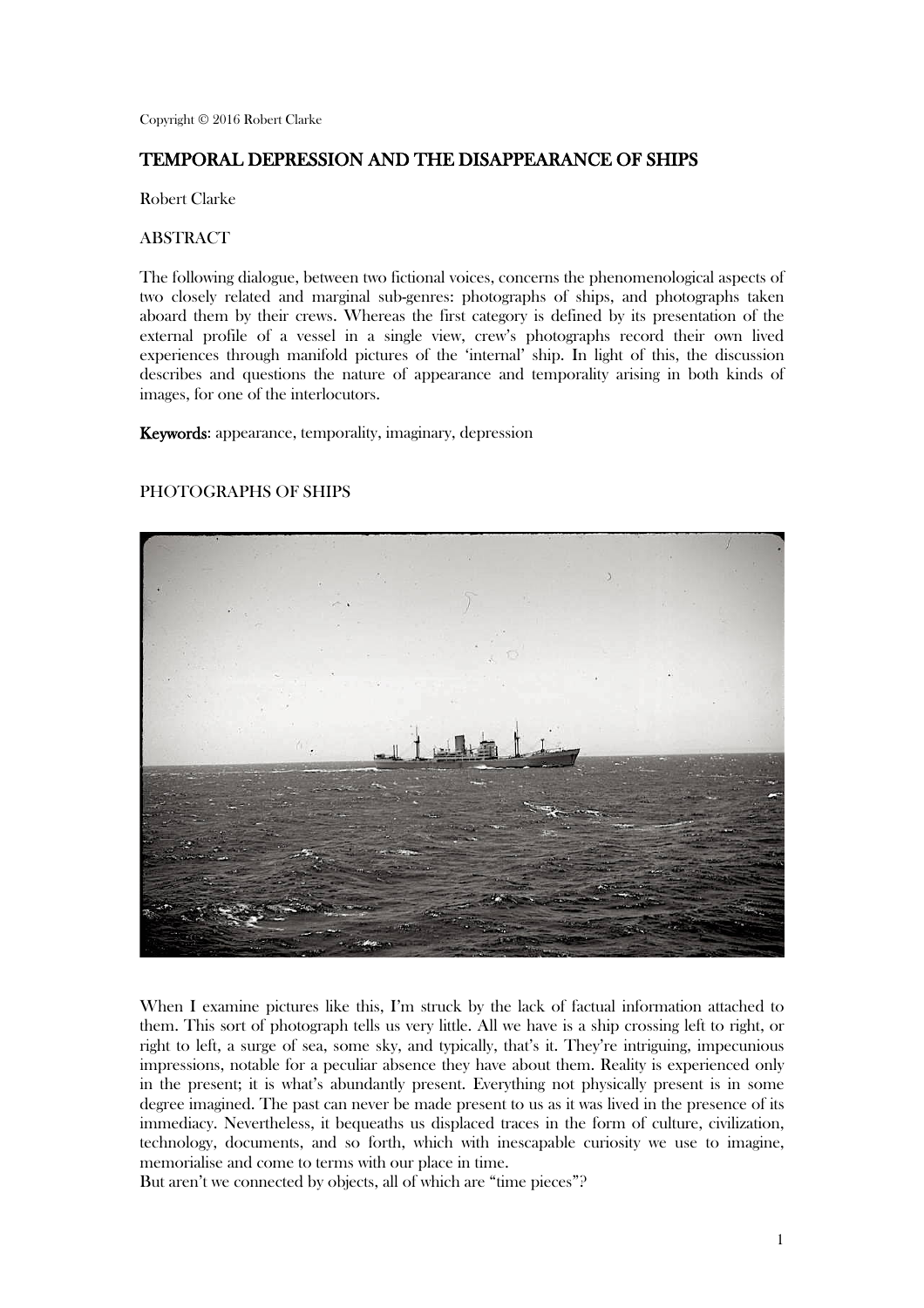Indeed. You could go to an archive and, let's say, hold Sigmund Freud's pocket watch in the palm of your hand. But the watch you'll see won't be the time Freud glanced at. When it comes to time, we can't live what he saw. We can imagine what the present might have looked like for him but we can never experience it as he did - as something lived, drifting through him, or he through it, instant-by-instant.

And in this photo, is the ship any different?

I enter the image only in the present. It doesn't show me a real, three-dimensional vessel, only a flattened paper impression of one. I happen to know this ship existed, that it's not a fake photo. If I chose, I could find more pictures of the ship and other documents to prove it once existed. I might even be able to track down former crew members. Whatever I make of the photo, somewhere else there will be further evidence to corroborate the freighter's existence.

But for now, without recourse to that, we have here a single picture, an isolated photograph. So what does it suggest?

It suggests time.

H<sub>ow</sub>?

Whenever I look at photos, immediately I'm aware of the passage of time - the lapse between the present moment of my gaze and the moment the photographer took the picture; a lapse which, in this example, marks a difference between an actual ship and an imaginary one. An imaginary ship is signified by any form of its representation. Any attempt to describe a ship - in images, words, and so on, leaves us with an imagined ship and not a ship as the thing itself, as a constructed, three-dimensional vessel before us in the here and now.

Isn't reaching through the description for the unrepresented ship, impossible?

It is. For as soon as we reach for it, we're imagining it again, and that is itself a representation. Moreover, in such cases our imagined representation, or picturing, seems to bear little resemblance to the actual thing. Indeed, perhaps it's always the case that anything imagined anything at all - never resembles the object of its origin. As we know, there's a profound distinction between a physical object, such as a vessel, and the mental content we have of it. The imagined is not a facsimile of the real. However, once I approach a mediated form of appearance such as photography, I find the ship is even further removed and elusive, as if it I'm attempting to chase after a mirage.

And yet although the photograph we have before us appears to represent a ship in a matter-offact, rather banal, documented way, you seem to be suggesting something else is at work.

I see a contradiction in the whole convention underlying these kinds of pictures. On the one hand, such a photo conveys the credible existence of an actual ship, showing us with limited precision what the ship looked like. The intention behind the photo is informational which, in the circumstances, is prosaic. However, on the other hand, despite that intention, so much is obscured that one is struck by the scale of what's missing.

Do you mean that most of the ship's appearance is missing because a photo only ever shows us a single profile, determined by the position of the camera?

Certainly, it is the case that our perspective limits how much can be disclosed in a single image, and as a consequence, we see only what is immediately in view as a spatial relationship between the vessel and the camera. However, it occurs to me that what's missing is not so much the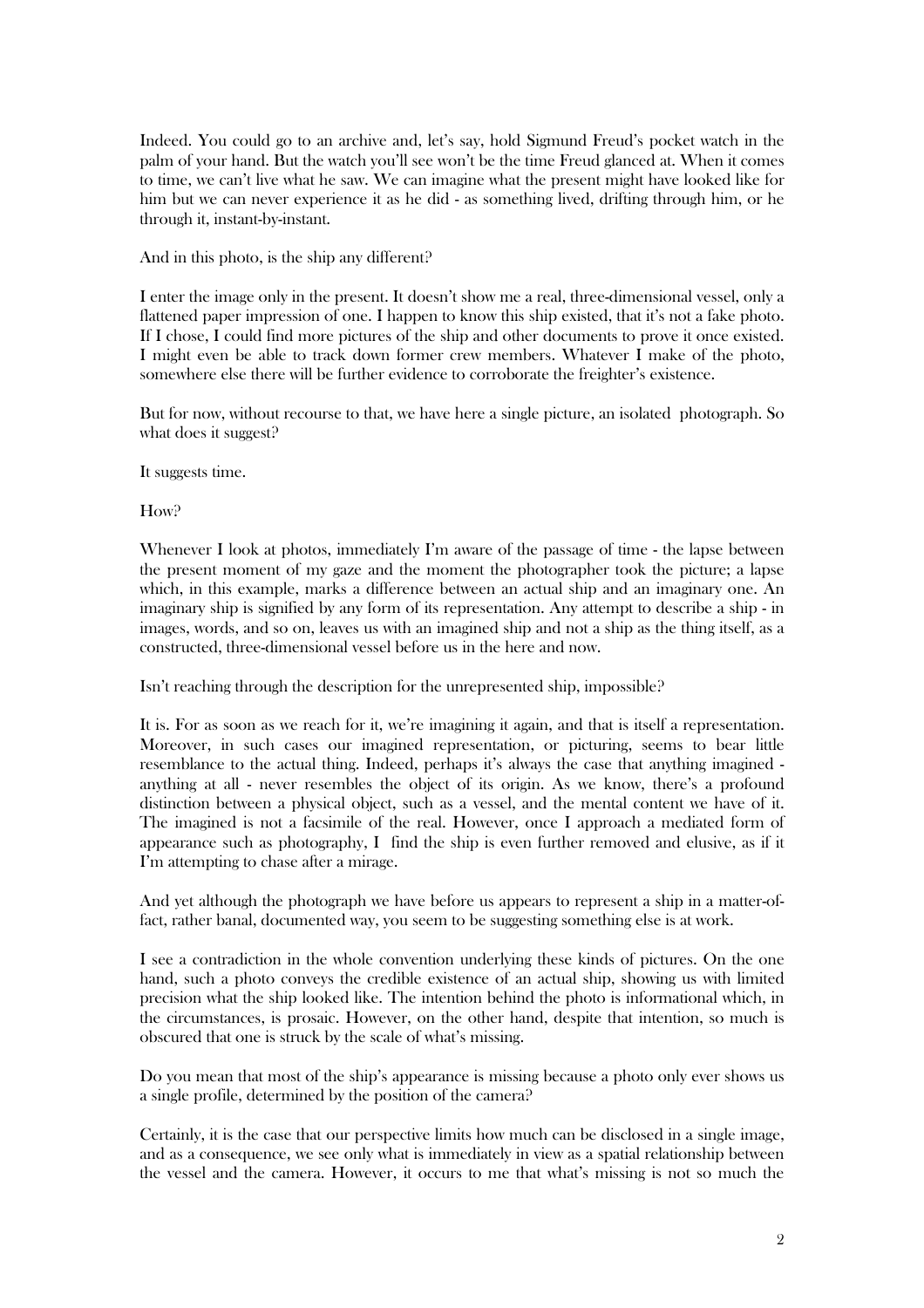obscured appearance - for instance, the opposite side of the hull that's hidden from us - but time itself. This is the scale of the absence. The effect of the photo is one of enormous compression. It is as though the temporal relationship with appearance, that you'd barely experience in the presence of an actual ship, is in its mediated form as a photo, darkened by the mass of something heavy.

'Heavy' in the sense of a lowering of mood, of something depressing?

I do. The lack of perspective given in a single, fixed appearance like this one, is compounded by the fact that we can never get behind the photo to see around the back of the ship, or sail in it. It's an absurd wish. Yet, despite that, because it's ungratified the mood lowers into what I call a "temporal depression".

The unconscious wish to inhabit the reality suggested by an image goes unfulfilled. And this leads to a depressed state related to a sense of time?

It does. It may not qualify as a clinically lowered mood, for it's fleeting, but certainly it's shadow passes through you. I believe it arises out of the failure of images to live up to the reality they purport to show. The differential between what is actually present and what is an illusion can make the promise of images seem hollow. Paradoxically, we rely so much on them for productive, playful, imaginary purposes - illusions stimulate us, yet nevertheless, when you examine them, they're empty. When I realised this, I couldn't look at art without sensing the depression that swam beneath it. It's a relative emotion of course, but I experience it as a negative influence that has something to do with feeling that time has infinitely huge mass. In this simple photo, the weight of it crushes the ship out of existence.

And leaves us with what?

It leaves us with nothing but the present. Yet we cannot live long in the present - back and forth, we chase after it, or else run away in a pathological recourse to the past that we know only from the imaginary potency of memories.

Why does that bother you?

Because on gazing at these pictures, I'm depressed by the colossal of weight of time in them, by the radical but indefinite dispossession of ground. Nowadays, I do not see what is there, only what's missing; it's a form of existential displacement. It's as though on resort to something familiar in an image, where we might look to get our bearings, we discover that upon each return, something else has collapsed we were sure was intact last time; and then you sense the groundlessness.

Do you mean the ship in the picture no longer exists?

Certainly that has a lot to do with this kind of disappearance. There's also the absence of information surrounding the origin of the photograph - the moment in which it was snapped. I find myself wanting to know the precise date, even the time of day, when the picture taken. I know it's unnecessary; knowing the date wouldn't change anything. What purpose could possibly be served by knowing, for instance, that this picture here, of an unidentified cargo ship, was taken at 2.31pm on Thursday 2 May 1963, as it steamed south across the Bay of Biscay. It's ridiculous. Nevertheless, whenever I thumb through photographs, the desire to pin down the exact moment of their capture, comes to the surface.

Perhaps there's something else associated with that wish. For example, we could say that knowing the date serves no obvious practical purpose; as you mentioned: what would you do with that knowledge if you possessed it? However, another way of considering this, is not so much to think about recovery of the time or date, as such. Rather, it might be more valuable to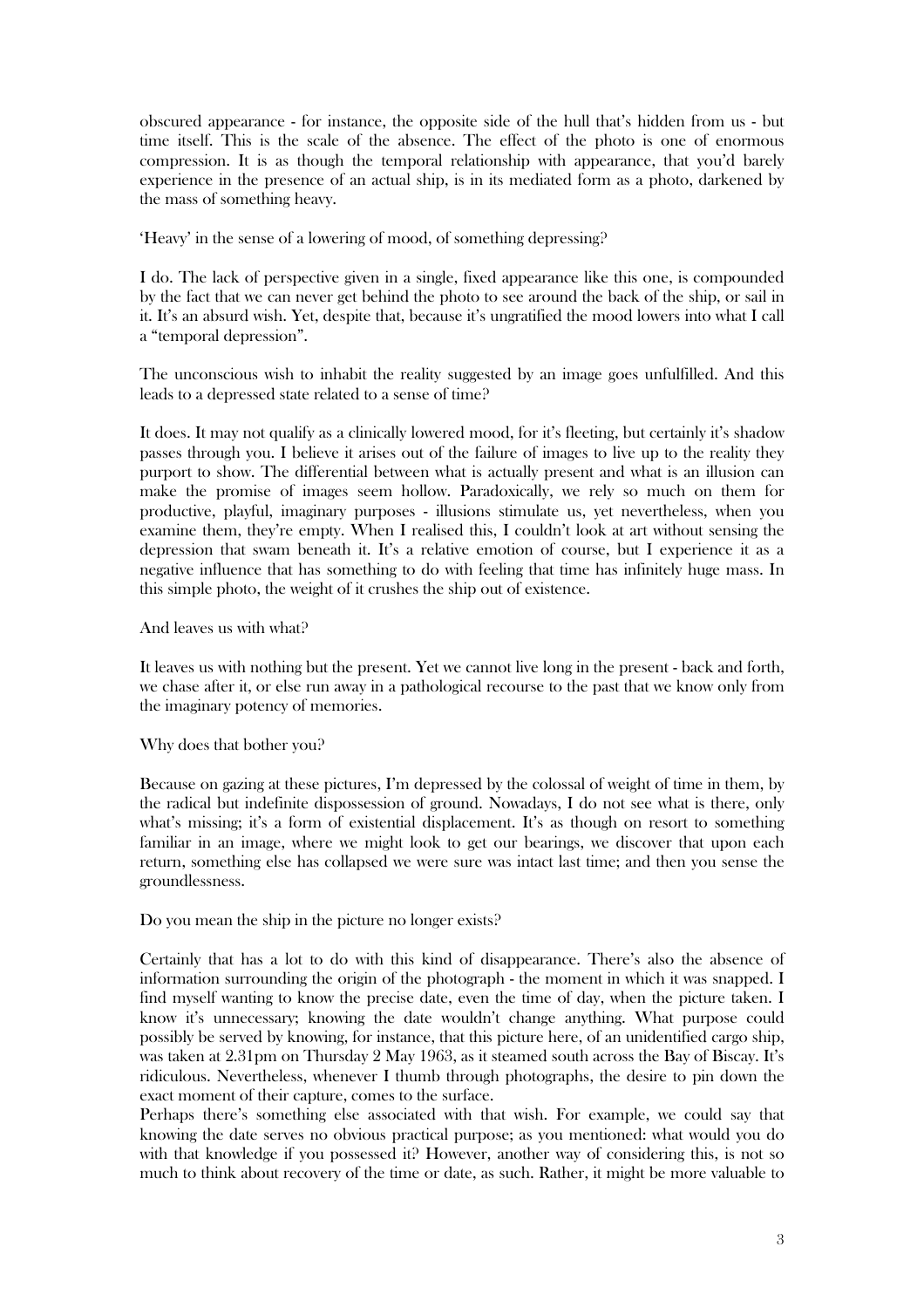think about what motivates the wish to know it. Let me put it back to you: why is it important for you to know the date?

I don't really know. However, I suspect the answer is an existential one. I want to know whether or not the ship in a photo intersects with my own life. In other words, I'm looking to discover whether I was alive when it was photographed. It's about the coincidence of two events - the origin of the photograph and my own life somewhere else. When I find a picture like this one, I have the thought: "Where was I when this was taken?"

What happens when it's obvious that the photo you're looking at was taken before you were born?

Then, the relationship between myself and the picture is entirely different. I see what's there with greater detachment, more distance. It's as though I'm free of any responsibility! That's not to say I can't be moved by a photograph that happens to pre-date me, because, of course, I can. But even so, I do not detect the ambivalence I feel when I'm looking at a photograph whose moment of capture, and the world it shows, coincides with the interval of my own life.

In a nutshell: the latter sort of photos have a special connection because of two events - when a picture was taken, and a life being lived - and when these coincide they influence how we see what's there?

Yes.

What happens when you aren't sure of a picture's date? For instance, an ambiguous one in which the ship existed *before* you were born, but which may have been still around afterwards?

There's a curiosity to find out, as if to settle the question. I should say that usually, I don't find out - I don't try to. My point is that the question exists, nonetheless.

What about a photograph whose date is known and happens to be a year or two before your birth? What is the relationship with them?

Whenever there's an overlap, pictures seem to become more interesting. If a ship has survived to connect with the period of my childhood, merged with it chronologically, then something is opened up that's not the case when it's clear there's no contiguity. For example, if I look at a photo of the Titanic, I know it represents something beyond any lived connection of mine. 1912 is too distant, the event too mythological to judge the reality of what it truly meant; it touches me, but not with the imaginary power it might have had, had it hit the iceberg in the 1960s.

Is this because what lives when you live has a reality about it that nothing else has?

Mainly it does. Everything that falls outside the span of a life seems remote, detached, shadowed; it's as though it's bracketed off into a separate part of consciousness.

Bracketed from what?

Bracketed from the emotional context of whatever occurs in the world within the duration of our own lives; outside that, it's 'historical'.

Whereas, everything which occurred in the world during, or in a handful of years leading up to our birth, is not?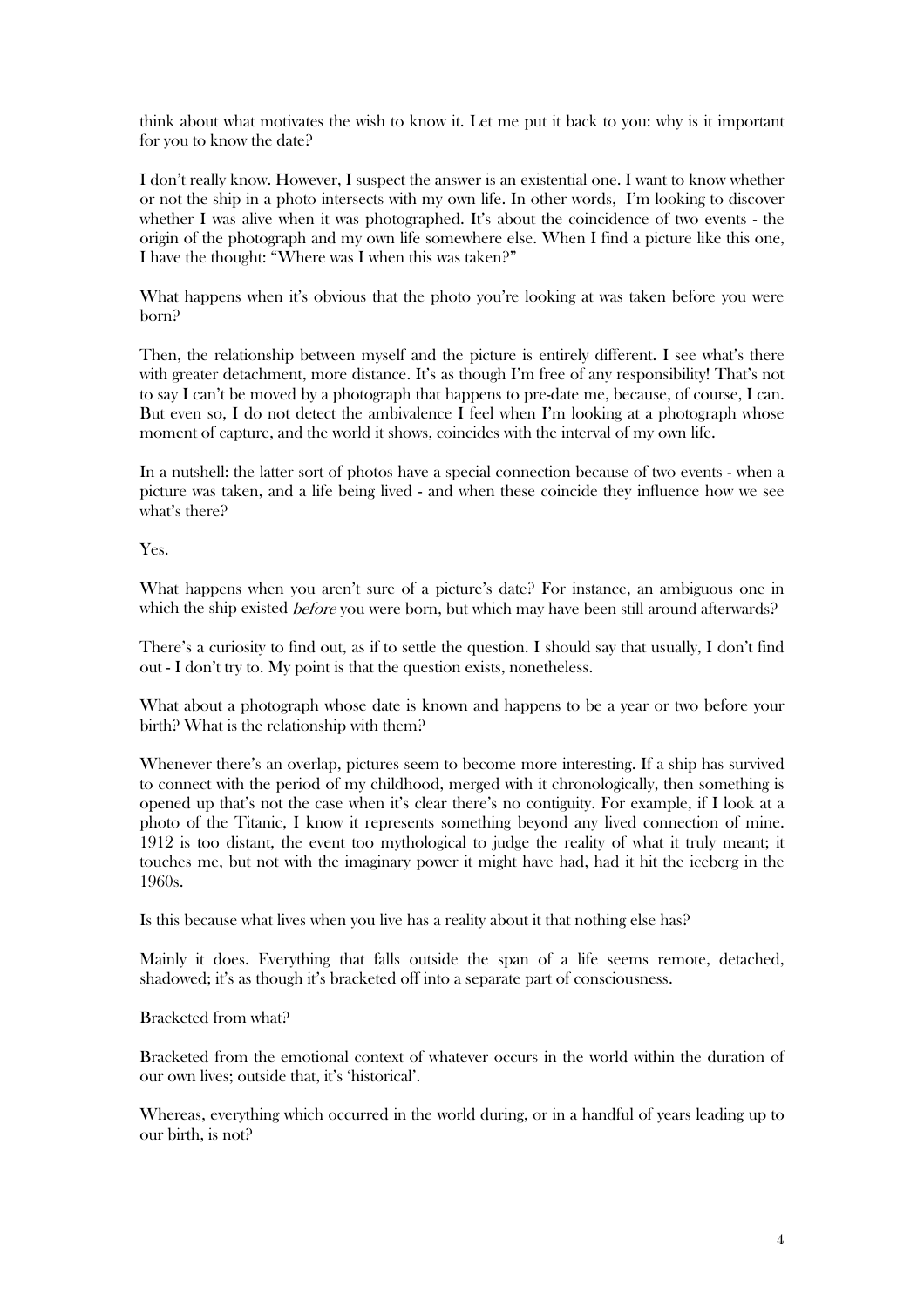We are saturated by history; the 1960s of my childhood is history, already. Nevertheless, because I grew up then, it remains potent and accessible. And since it resides in me it's not objectified in the way I might relate to history. It's hard to accept wholly that what we live through, is history. I can't look at the sixties and be indifferent to them in the way I can with, say, the thirteenth-century.

There's a difference between lived experience and history, and for you, photographs of ships signify that difference?

The difference expresses how we measure time subjectively according to the reach of our own experience. It's as though I'm looking at life *through* these things, knowing that for the time being, I do not yet belong to history, but like the ship in the photograph, one day, I will, obviously. That's the source of the temporal depression intimated by these images; it's all there in the disappearance of ships.

#### CREW PHOTOGRAPHS



By 'crew photos' we mean those taken by sailors aboard a ship. So instead of the camera viewing a ship from a distance - as in the previously discussed photographs - the crew's cameras are inside the vessel, and as such they're part of its 'subjectivity', seeing both a world within while also observing the horizon all around. Thus, sailors' photos illuminate the difference between objective and subjective accounts of the single presence of a ship.

I see. So loosely, could we say that photographs in which the intention is to gather the overall appearance of a ship into a single view, and which therefore must be taken from some distance, have an objective ambition. They perform the role of a detached observer. Whereas, crew photos emanate an atmosphere of subjectivity. And, from these different purposes - the onlookers' and the crews' - we experience two separate accounts of one and the same vessel?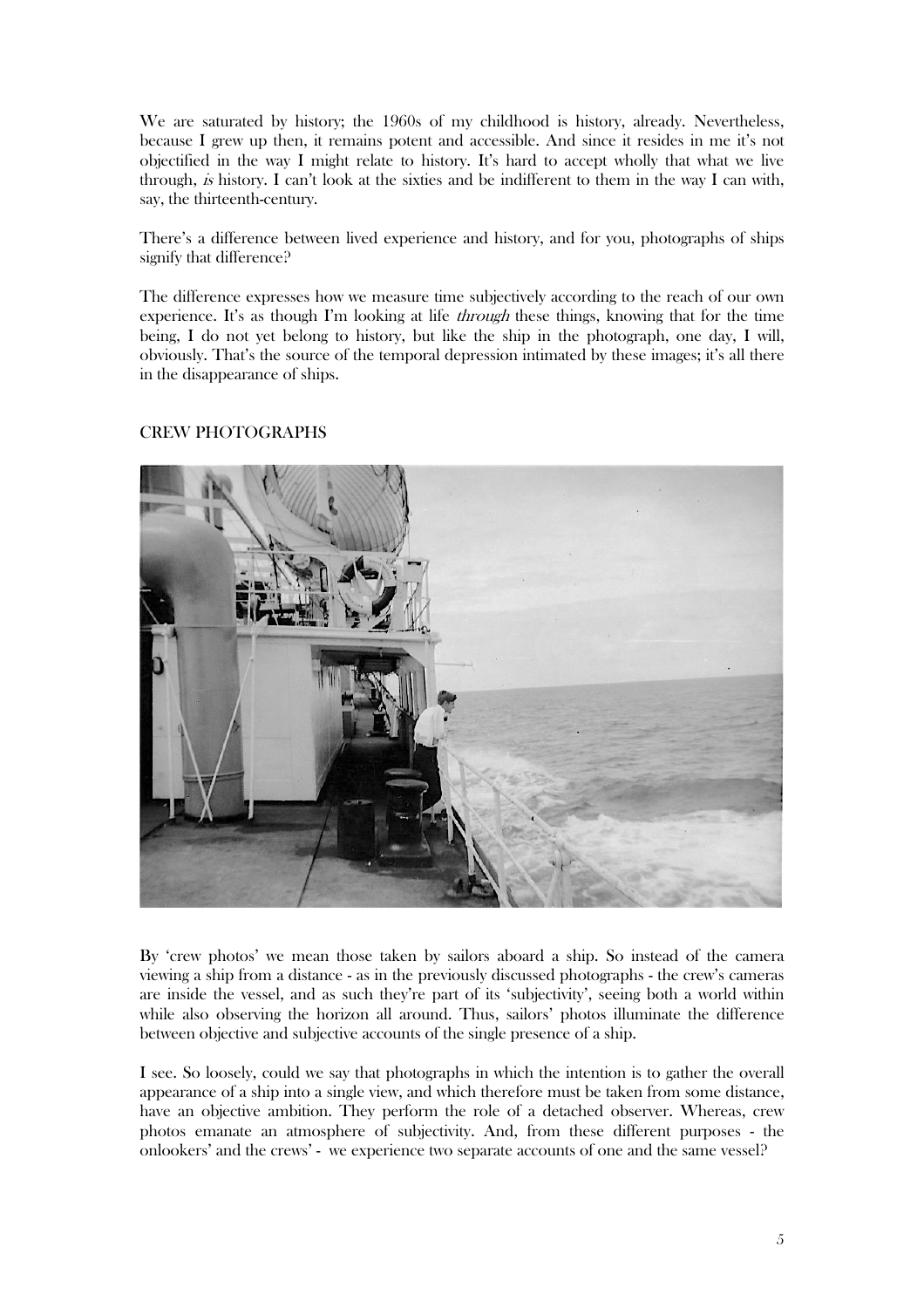Exactly: two intentions within an almost infinite series possibilities by which a ship might appear as an image. All that either of these intentions can show is the merest fraction of the whole vessel.

The "whole vessel" being what?

The 'whole' meaning the infinite accumulation of every conceivable view: inside and out, masthead to keel, from every position and angle. All of which might be said to represent the unimaginable totality of a ship, the inexhaustible reality of its appearance.

The "inexhaustible reality" is the transcendental vessel, is it not?

It's an entertaining idea that represents the logically impossible attempt to imagine a ship as a singular presence in which all it contained was perceived simultaneously from every possible position, where all the profiles and manifolds were merged into sublime one.

It is an inconceivable object - unlike the two sets of photographs under discussion.

Indeed, although the ship appears in both types of photo, the photographers' relationship with their subject comes from opposite ends of involvement: the internal and the external points of view.

Would you say that what's internal to the ship can only be experienced by being aboard it?

Where taking photographs are concerned, that's necessarily the case. I used to be a sailor. I observed ships long before I went aboard one. However, the moment of going aboard, climbing the ladder, and from there, looking down and seeing the narrow band of water that separated the hull from the dock, seemed to me to be a significant, vertiginous moment. That narrow channel of oily water, the climb up the juddering gangway, and so on, defined a threshold marking the outside world from one which felt altogether more internal. As you stepped over the combing into the vessel, your perspective altered - suddenly, you were part of the ship, and the ship was part of you. Something perceptual was being internalised that shifted your relationship with horizons. Another world, a small finite one closed in, and beyond it, the timeless ocean. I felt it. This is why, for me, photographs taken aboard ships are often mesmerising.

Are there differences of content within this category of photos?

Naturally, there are qualitative differences: some occur at the level of the literal content, some because of formal considerations, others because of the accidental aesthetics over which the photographer had no control. All these characteristics can contribute to the poetic structure and impact of a photo.

Are sailors' photos mainly pictures taken of each other?

Generally, they are; although, that's not to say seafarers don't take pictures ashore. However, their results are little different from any tourist snaps. What is distinctive are the photos taken aboard ship. After all, out at sea they're in the presence of the vast emptiness of the ocean whose vacant states are disturbed only by the weather; there's only so much one can show of this in a photograph. Consequently, the camera turns inward and falls upon the ship and one's shipmates, and the relationship between them.

Does the ship itself dominate these images - sailors taking pictures of their ship, from on board?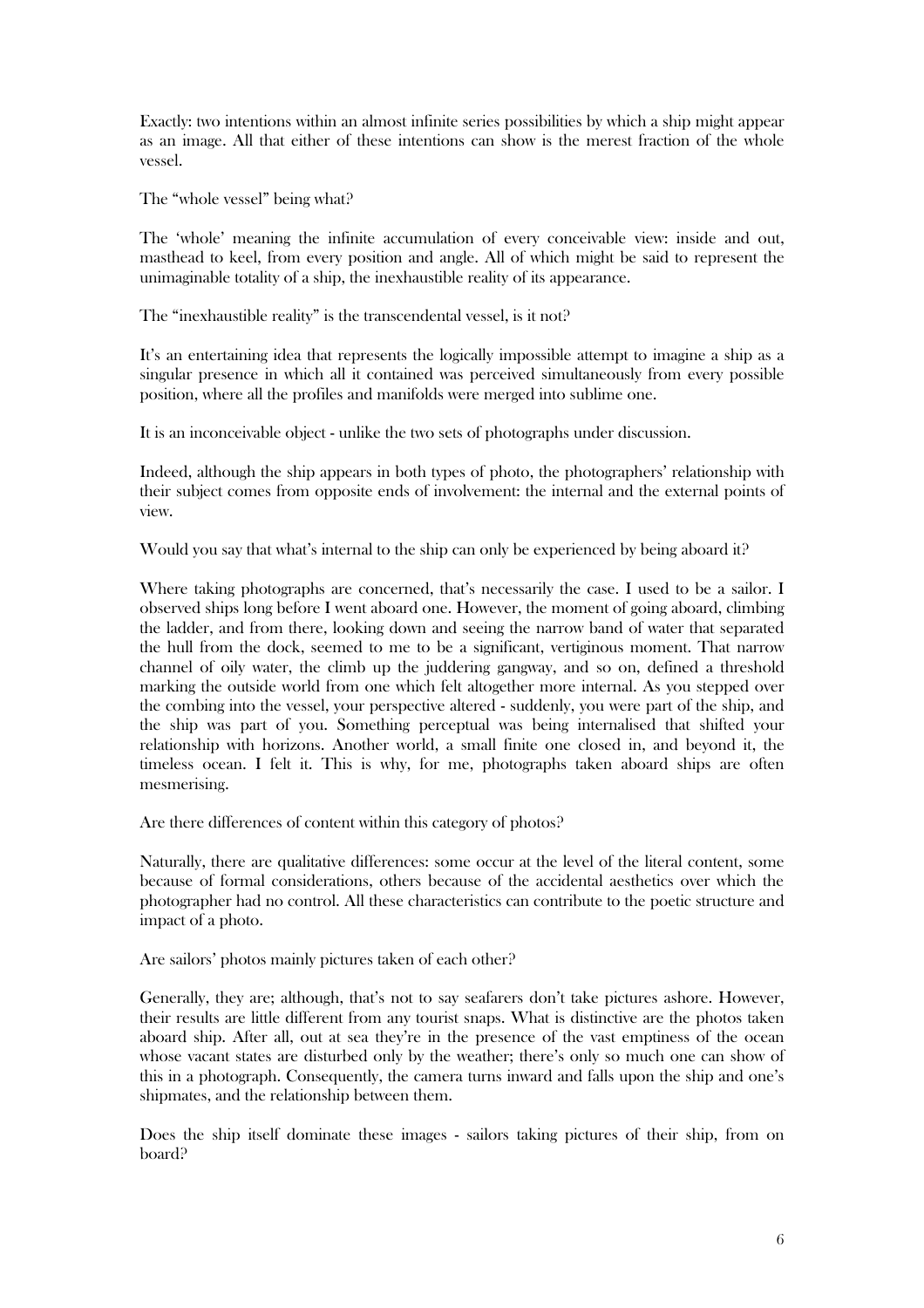It's always a presence, a background. However, the overwhelming focus is upon the crew: the kinship of an eccentric, itinerant life with its routines of navigation and maintenance, boredom, boiler-suits, and booze. Almost all these pictures are informal and relaxed, figures standing shyly or sat around, idling for the camera, unruffled, insouciant. When I gaze at them I feel liberated from the tedious self-consciousness that personal photography has become today.

You're referring to the phenomenon of the so-called 'selfie'?

I lament the loss of artlessness - and reserve. Digital technology has turned us into the most shameless narcissists who've ever lived. We are inundated by images of self-referential vacuity. In themselves such things are harmless trifles, but collectively, culturally, they seem to be symptomatic of a panic attack induced by the imminent death of something.

#### Of what?

Of memory. It's as though we're suffering the symptoms of a peculiar form of cultural dementia: forgetfulness, atrophied thought, impoverished attention span, confusing people with objects, an increasing inability to tell the difference between what is real from what is not. The loss of certainty about who we are is tied to the illusion that we can be whoever we want. More than ever, it seems we are struggling with the addiction of image dependence.

But all this cannot be laid solely at the door of digital technology, surely?

No it can't. Problems remembering who and where we are, began to surface much earlier, but the digital age has sharply accelerated our indifference to them and enhanced an identity crisis.

We have sailed away somewhat, from the source of our discussion, although not from one of its implications. But let's row back to the ships' crews: you were describing what it is you see in them.

When I look, I'm gazing into something rare which no longer exists: the amateur innocence of a pre-digital camera clicked by an amateur eye. In these photos, there's an enthralling mysteriousness that holds and absorbs the attention. I think of the fate of these photos, and of the sailors in them. I try to imagine the seconds that led to the blink of the shutter. Then, after that, the astonishing wait, sometimes for months, before the film could be developed and the pictures held. This delay - between taking a picture and seeing the result - changed what is shown and how sailors narrated their world. The chemical darkness of the developing process slowed down and therefore reinforced the substance of appearances the digital image has lost. The prints were handed round, the source of shared laughter; or circumstances prevailed so that they were printed only after a voyage, when everyone in the pictures had dispersed. Then, they became reminiscent keepsakes stuck in albums, or were tucked away un-regarded in the backs of drawers. When finally they surface again, they're stained and faded, dotted with spots, corners thumbed, remembered names scrawled on the back in blurred ballpoint, and for those who slipped the mind, a question mark. These signs of neglectful, precious use are real and beautiful. And so are the awkward compositions, the unskilled exposures, blurry camera shake, out-of-focus figures - a wonderful regime of artlessness which, paradoxically, in time attains the status of art, all the more so because such loftiness was never in the picture.

What about the figures in these images?

From a distance, whatever they reveal, the repertoire is as narrow and confined as a steamship. But when I look closer, horizons open up as though I'm being taken into their private confidence. The silent eloquence of these waterlogged watch-keepers astonishes me: the dated spectacles, homespun haircuts, uniform jackets; accumulated emblems soundless as shadows; the hull rusting in the salt air. I see not as they saw: the luminous rays falling across deserted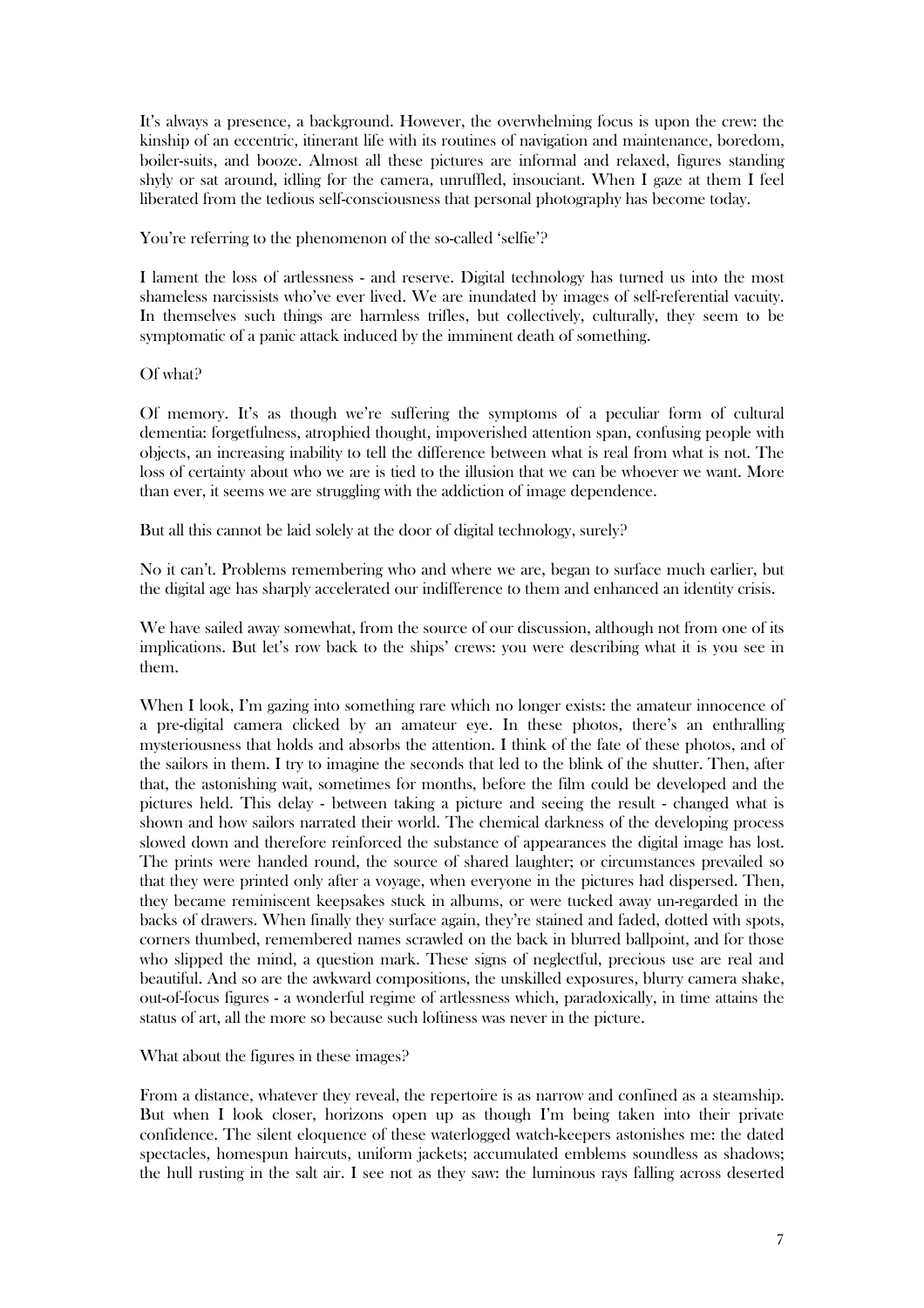decks, equatorial skies, unbroken waves, the first signs of landfall. Rather, I witness brooding associations running everywhere beyond my grasp, and find myself enquiring of these seafarers: "Do you still live?"

### EPILOGUE

\_\_\_\_\_\_\_\_

\_\_\_\_\_\_\_\_\_\_\_\_\_\_\_\_

Certain experiences mark us deeply. They stand out from the background and can come to define the shape of our lives. What haunts us persists in memory. What is puzzling of course is why, of all those things we might have remembered across all the incidents and accidents of a life, some memories retain a resonance which seems out of all proportion to the original experience at their source; others, we thought would be remembered, vanish without trace.

The involuntary nature of personal memory sometimes challenges the stories we want to tell ourselves about our past. And, in so far as coherence comes from recognising patterns, it's valuable for us to speculate not only why some images never leave us, but also how in other ways a few memories can seem to stand for the whole of our experience.

Our lives are littered with unfinished business. And whereas endings are always inconclusive, beginnings often are disclosed by coincidences that are in themselves no more than a moment's hesitation: a sight, a smell, a tune, a colour – a chance event that collapses time and transcends space.

I used to think it was possible to will a form of seeing which Schopenhauer implies is egoless and where, in a state of relaxed or wearied attentiveness, we become absorbed in the world of appearances, seized by the intensity of seeing into things. But then I realised that those kinds of disruptions of habitual consciousness are rare and cannot be willed or anticipated. Theirs is one of surprise that catches the ego off guard and in a curious paradox, brings us down to earth, and yet also takes us somewhere else.

It is not always clear why we need to go back to recover something yet the need itself is as telling as it is ancient, for Homeric narratives long prefigured psychoanalysis, where a god's-eye view of time gives a glimpse into why it might be necessary to go back for something we can't forget. So it is for me, a former seafarer, that sailors' photographs and the images of ships retrieve an intangible loss.

They fail of course. But this dilemma makes sense of photographs as a radical way to recover memory imaginatively from the past and impossibly attempt to arrest the destiny of clocks.

What survives can only ever be as fugitive as illusions are but the need to make images is haunted by the poetic power of seeing the pellucid appearances of 'things'. Not all appearances, not all things, but for each of us, a private handful of sparks. These appearances are not those we see outside ourselves but rather what happens when they are made immanent by perception and then worked upon by memory and the imagination. This is what makes them inviolably ours.

We take the world into us as appearances. There, it becomes invisible. Yet this invisibility illuminates almost all sense we can make of experience. It is only when we return these appearances back out into the world's gaze (and our own) as objects, actions, gifts and so forth, that we get faint insights into the immanence of what it means to be here for now, learning to see things from the inside out.